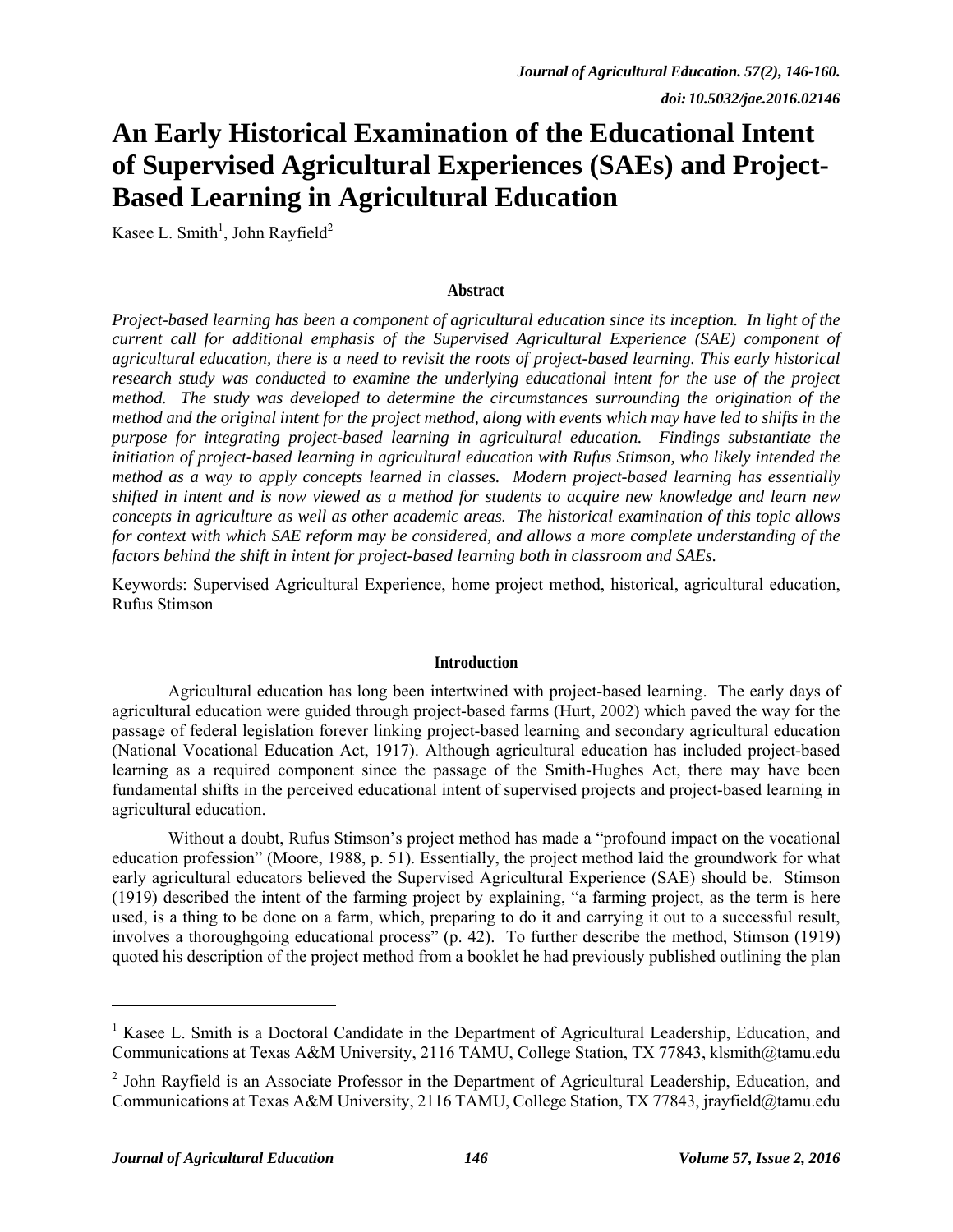for Smith's Agricultural School, which touted projects as "...plots of ground at home...where he [the student] will apply the methods taught by the school on the soil he may someday own" (p. 37-38).

The project method and SAEs in agricultural education today bear resemblance to the home-project method outlined by Stimson, but are not an exact replica. Potential shifts in educational intent for the use of projects in this content area are related to one general philosophical question: Should students in agricultural education complete projects as a way to apply concepts they have already learned in the classroom, or should they complete projects as a way to discover and learn new concepts? With each era of educational reform, philosophical shifts have occurred to change the focus of the intent for agricultural projects.

Understanding the historical background of the project method in agricultural education may prove helpful in determining the role of SAEs today and in the future, and thus is directly related to the American Association for Agricultural Education (AAAE) research agenda priority 5 "to develop meaningful, engaged learning in all environments" (Doerfert, 2011). Agricultural education has changed with the landscape of education, the question remains, is the educational intent of the project method still the same?

## **Review of Literature \ Theoretical Framework**

The origination of project-based learning and SAEs has been a topic included in several quality historical studies in agricultural education, perhaps due to its dynamic beginnings (Hyslop-Margison, 2000; Moore, 1985; Moore, 1988; Knoll, 1997). The theoretical beliefs surrounding the origination of the homeproject method and SAEs served to provide the theoretical underpinnings of this study.

The turn of the twentieth century was a time of great change and advancement in our nation (Hurt, 2002). Educational systems were being criticized for doing little to prepare an able workforce (Hyslop-Margison, 2000). The project method originated within this time of educational upheaval. The timeline for the origination of the project-method is shown in Figure 1.



*Figure 1.* Timeline of major events leading to the development of the project method and SAEs in agricultural education.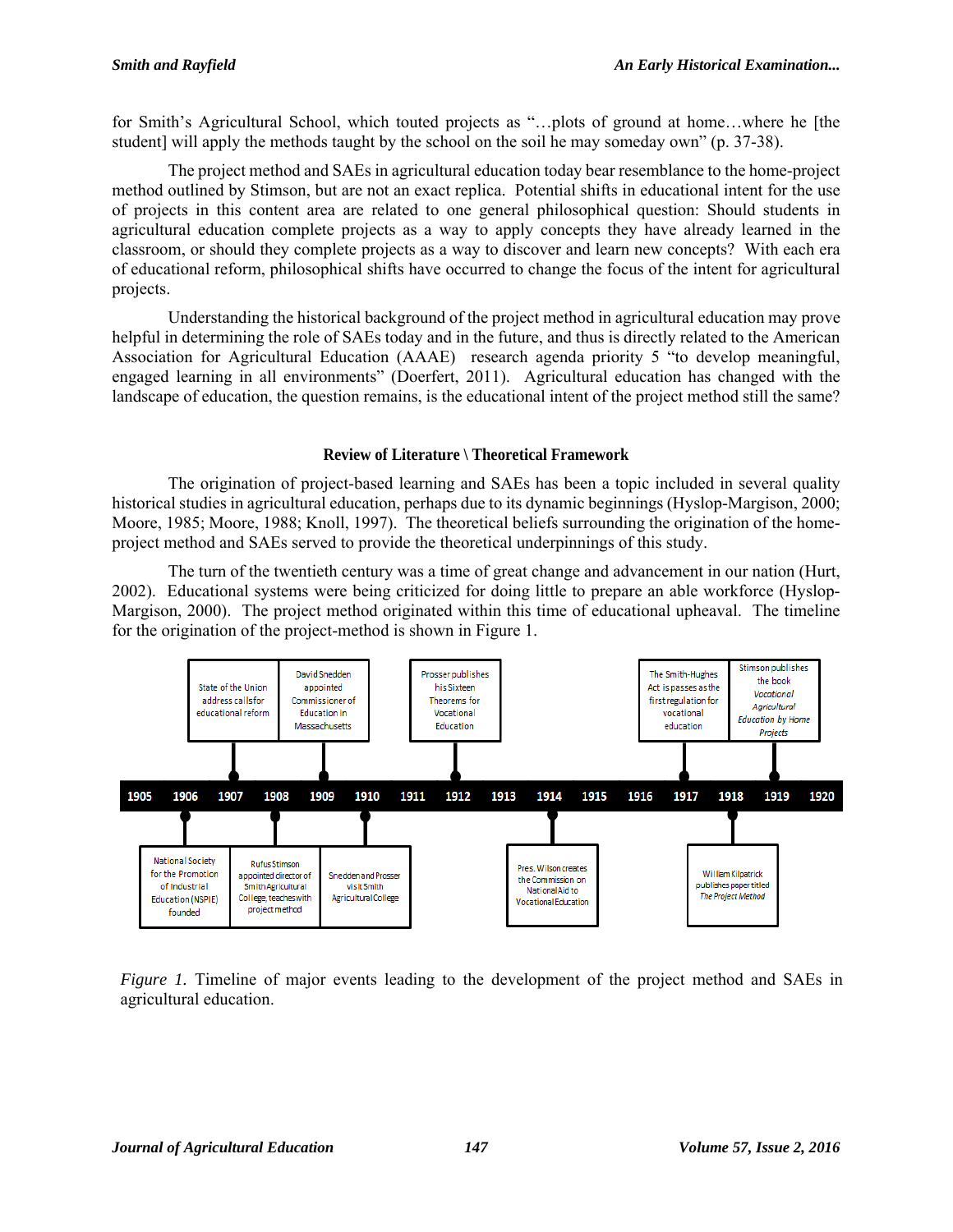In the 1907 State of the Union Address (Woolley & Peters, 2014b), Roosevelt urged school reform, saying:

Our school system is gravely defective in so far as it puts a premium upon mere literary training and tends therefore to train the boy away from the farm and the workshop. Nothing is more needed than the best type of industrial school, the school for mechanical industries in the city, the school for practically teaching agriculture in the country. (p. 2)

Roosevelt's statement served as a catalyst to an already mobile educational movement; away from abstract academics toward applied and vocational training. Vocational education in secondary schools became a topic of interest for educational policymakers, primarily for those who were looking for a workforce of highly qualified employees. The National Society for the Promotion of Industrial Education (NSPIE), was developed in 1906 as a group dedicated to providing guidance and impetus for vocational education (Hillison, 1995). Charles Prosser, a steelworker's son turned educator, became the executive secretary of the NSPIE in 1912, and advocated for the strengthening of vocational education for secondary students (Hillison, 1995; Prosser, 1913, 1918). Even the National Education Association, which had previously suggested that high schools should be college-prep oriented, advocated for trade schools as an alternative to students leaving high school without job skills (Ogden, 1990).

In 1914, President Woodrow Wilson facilitated the creation of the Commission on National Aid to Vocational Education, which served to determine the need for federal funding of vocational education programs (Hillison, 1995; Hyslop-Margison, 2000, S. Rep. 63-1004, 1914). This commission was chaired by Georgia Senator Hoke Smith, and included Charles Prosser as a member and principle author of the commission's final report. In their report, dated June 1, 1914, the commission concluded that there was urgent need for federal support for vocational education, citing in part:

It is clearly recognized not only that a stronger vocational element is needed in general education, but that no vocational school is worthy the name with fails to give a considerable amount of general education along with the special preparation for a vocation. (p. 16)

Regarding agricultural education, the commission report said, "On some phases of agriculture, exhaustive work has been done…This work should not be neglected, but it should be supplemented by studies of the simpler processes applicable to the more common and every-day problems of the farmer" (p. 56).

The influences of project-based learning on the first guiding piece of legislation for vocational education were profound, and began long before the formation of the commission to determine aid. In 1908, Rufus Stimson became the director of Smith's Agricultural College (Heald, 1929; Moore, 1985, 1988). Stimson quickly began infusing the school with his version of project-based learning, which he deemed the "home-school cooperation plan". Stimson went on to publically share his successes and philosophy regarding the importance of students engaging in work that was what they would actively be doing when they finished school (Moore, 1988; Stimson, 1912, 1915, 1919; Wirth, 1972). Stimson's (1919) theory of the home-project method as an application of knowledge served as the foundational theory guiding this study.

Agricultural educators today work to balance the needs of students from many backgrounds, many of whom will not pursue production agriculture full-time (Croom, 2008). A standardized curriculum has left teachers to navigate Stimson's model, and the modified interpretation of it, in order to ensure that each student can learn those skills from project-based learning that are directly related to their specific chosen careers.

# **Purpose of the Study**

The purpose of this study was to examine the educational intent of project-based learning as it originated in agricultural education, and events that led to potential historical shifts in intent for this method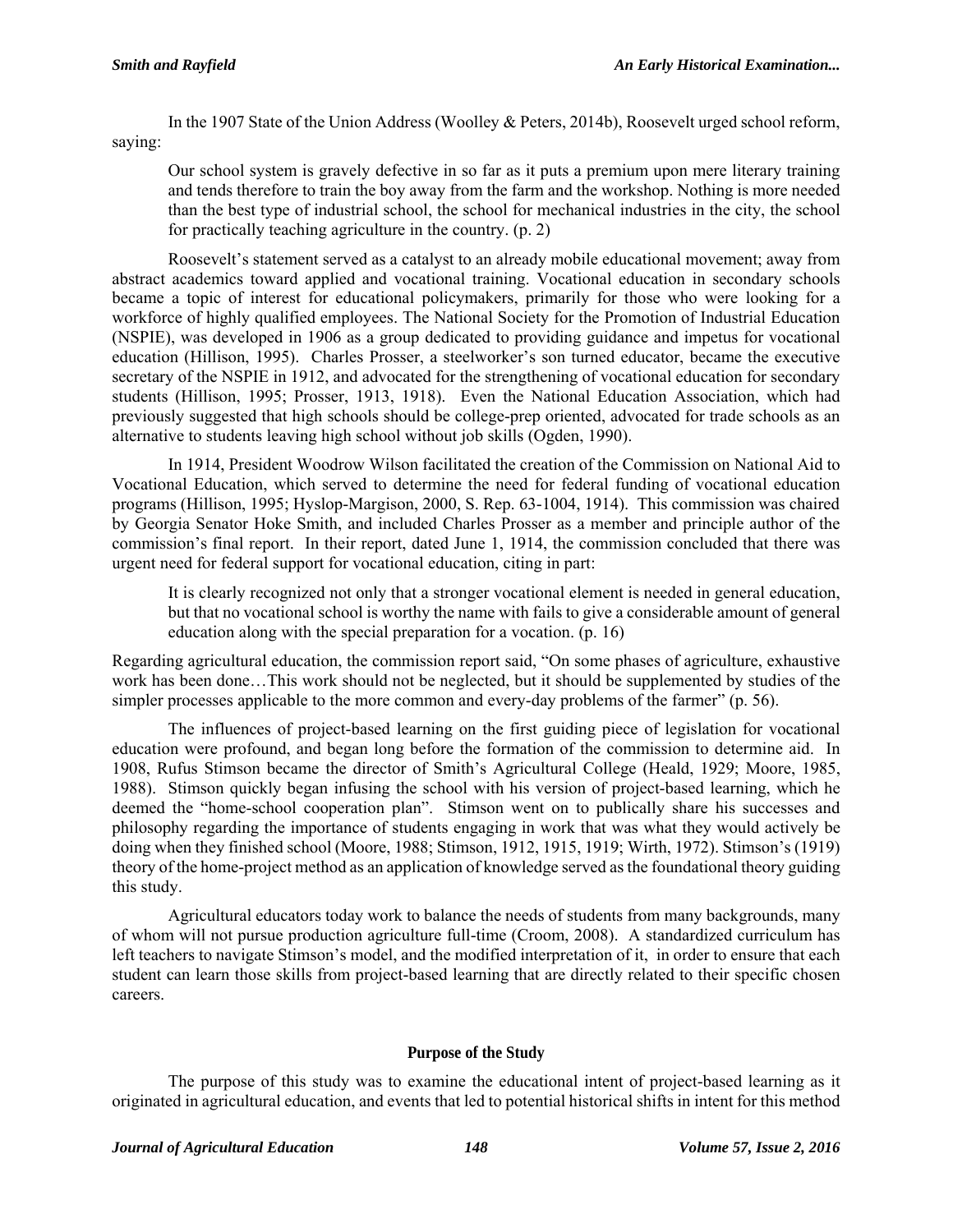as driven by educational legislation and policy. To guide the historical examination of this topic, two research questions were developed:

- 1. What was the original educational intent of project-based learning and SAEs?
- 2. Have there been historical shifts in the educational intent of project-based learning and SAEs in agricultural education?

### **Methods**

This study was conducted using historical research methods. Historical research is research conducted for the purpose of understanding the past as it relates to present situations (Ary, Jacobs, Sorenson, & Walker, 2013). Borg and Gall (1996) defined the process of historical research as a systematic search for documents, artifacts, and other sources of information related to specific research objectives. Historical research is considered a type of qualitative research (Ary, et. al., 2013), and as such is guided by the measures of accountability for all qualitative research (Lincoln & Guba, 1985).

Sources included for consideration in this study included library, archival, and digital searches related to the topic and guiding questions of the study. Whenever possible, primary sources were utilized, including digital copies of original works. Primary sources utilized included transcripts of speeches, personal communications, proceedings of conventions and meetings, congressional reports, books, research studies and articles in *The Agricultural Education Magazine* (formerly *Agricultural Education*)*.* Secondary sources of data included books and research articles*.*

Fulfilling the measures of accountability require qualitative research to establish trustworthiness with the intended audience by ensuring credibility, transferability, dependability, and confirmability (Lincoln & Guba, 1985). To meet the requirements for credibility, multiple sources were used whenever possible to triangulate data, and sources used for inclusion in this study were subjected to internal and external criticism to determine the value of the material (Creswell, 2012). With regard to transferability, the manuscript was prepared with detailed information related to the sources of data used. This allows the consumer a broad base of information from which to draw conclusions related to the transfer of the findings of this study to other situations (Lincoln & Guba, 1985). Dependability was established through careful notes maintained by the researchers, along with both printed and digital cataloging of data collected and included in this study being. Related to confirmability, the results drawn from this research are directly addressed by the data sources. At all feasible points, original quotes from primary sources have been included, and results and interpretations were gleaned directly from the evidentiary support provided. The use of multiple artifacts from reputable libraries and search engines was used to triangulate data and verify authenticity of information presented. To prevent threats to neutrality as outlined by Lincoln and Guba (1985), reflexive journaling was used throughout the research process to identify and acknowledge researcher bias toward the topic and further establish trustworthiness.

# **Results/Findings**

# *Question One: What was the original educational intent of project-based learning and SAEs?*

Stimson, a philosopher with deep agricultural roots, had previously noticed the high level of retention for abstract concepts when the students had the opportunity to apply concepts through concrete experiences (Stimson, 1915). His work at Smith's Agricultural College had not gone unnoticed and others began to look to Stimson for guidance in the use of what he called the home-project method, the predecessor to the Supervised Agricultural Experience.

Massachusetts appointed Dr. David Snedden to the post of Commissioner of Education in 1909. This marked a change in educational policy in the state and a move toward educational reform consistent with the climate of education at this time period. Snedden (1900, 1910) was concerned with the importance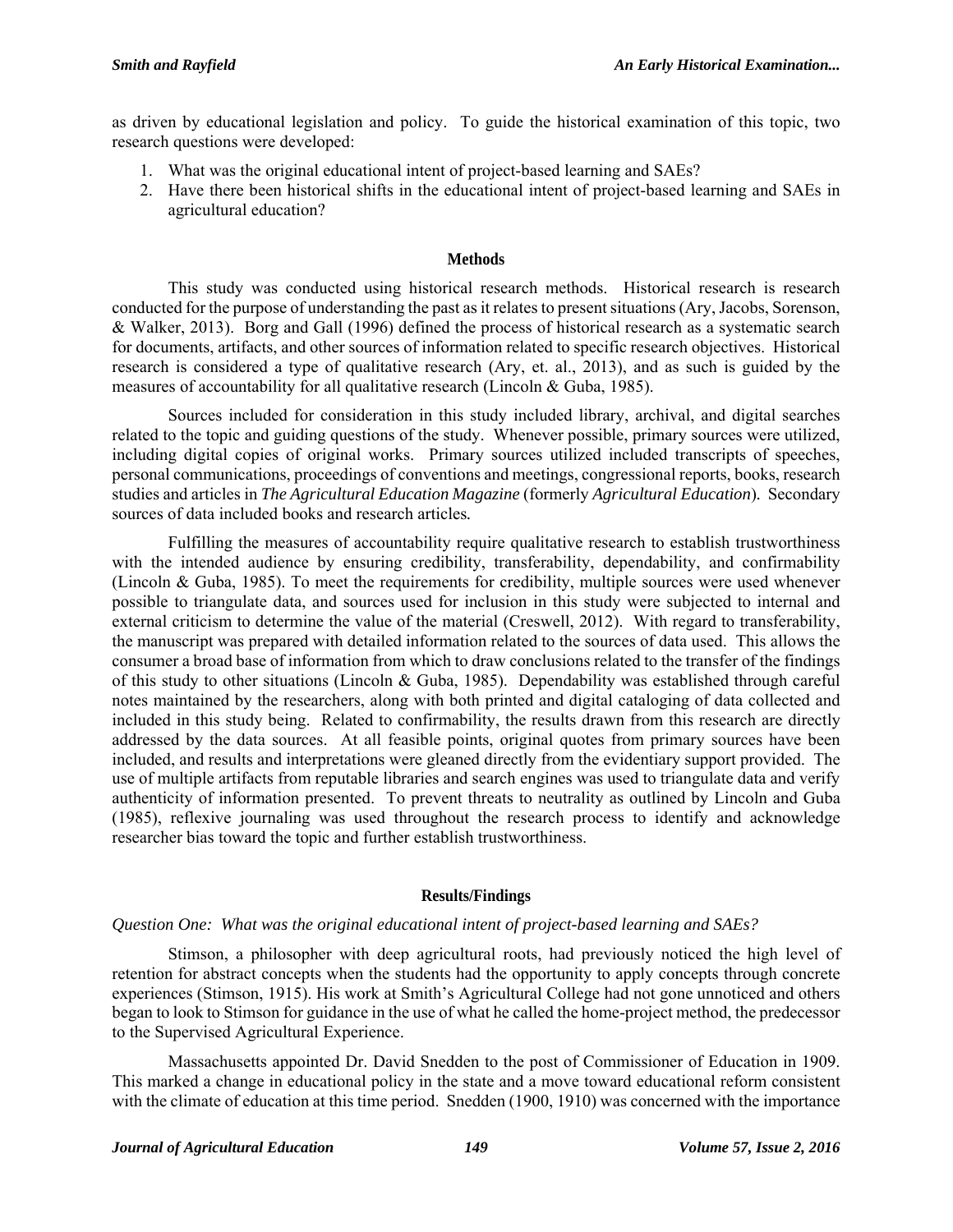of vocational education and was a vocal advocate for vocational education that was rooted in workforce needs (Hyslop-Margison, 2000). Shortly after taking his position, Snedden appointed Charles Prosser, who had studied under him at Teachers College within Columbia University, as the Deputy Commissioner for Vocational Education in the state.

Having heard of the success of Stimson's home project method, both men visited Smith's Agricultural College in 1910 and fostered a relationship with Stimson in which he shared his philosophy of project-based learning (Snedden, 1917; Moore, 1988). The three men continued to refine the concepts of the home-project in agricultural education when Stimson took a post as Supervisor of Vocational Agriculture in the Massachusetts Department of Education in 1911. In a letter dated April 15, 1918, Snedden wrote to Stimson, "I am quite sure that the use of the words 'project' and 'home project' both began in the early days of the work of yourself, Mr. Prosser, and myself in Massachusetts" (Stimson, 1919). Of the home project method, Stimson (1919) said, "certain it is … that the home-project plan benefited from the close collaboration and stout support of both Mr. [Charles] Prosser and Dr. [David] Snedden, in the earlier days…" (Stimson, 1919, p. 40).

As a result of the collaboration of Stimson, Snedden, and Prosser, Prosser's (1912) sixteen theorems of vocational education emerged. Similarities in the wording of Prosser's sixteen theorems, Stimson's home-project method, and the Smith-Hughes Act of 1917 are very apparent, and not surprising given Prosser's significant contributions to the writing of the bill (Moore, 1988; Wirth, 1972; Wonacott, 2003). As outlined in the Smith-Hughes Act (S. Res. 374), in order to receive federal funding "schools shall provide for directed or supervised practice in agriculture, either on a farm provided by the school or other farm, for at least six months per year" (p. 934); and so, project-based learning and agricultural education were forever intertwined.

Perhaps as important as the initiation of the project method was the intent behind it. To understand the intent of the method is to understand something of the philosophies of the men who originated and refined the method in its relation to agricultural education.

In a presentation later published in *The School Review,* and again printed in his book *Vocational Agricultural Education by Home Projects,* Rufus Stimson (1915, 1919) outlined his idea of what he believed was typical of a high school in the early 1900s, which focused instruction in the "cultural subjects". Stimson (1915) also described the turn of the century vocational school as a place where boys would go because "they saw in the high school courses nothing that would be of use to them" (p. 474). Stimson's (1915, 1919) illustrated view of these two types of schools are shown in Figure 2, with traditional high school being shown depicted as a capital "C" and vocational school being shown as a capital "V". Stimson noted that his figure depicted the concept that cultural education was held in a higher regard than vocational school.



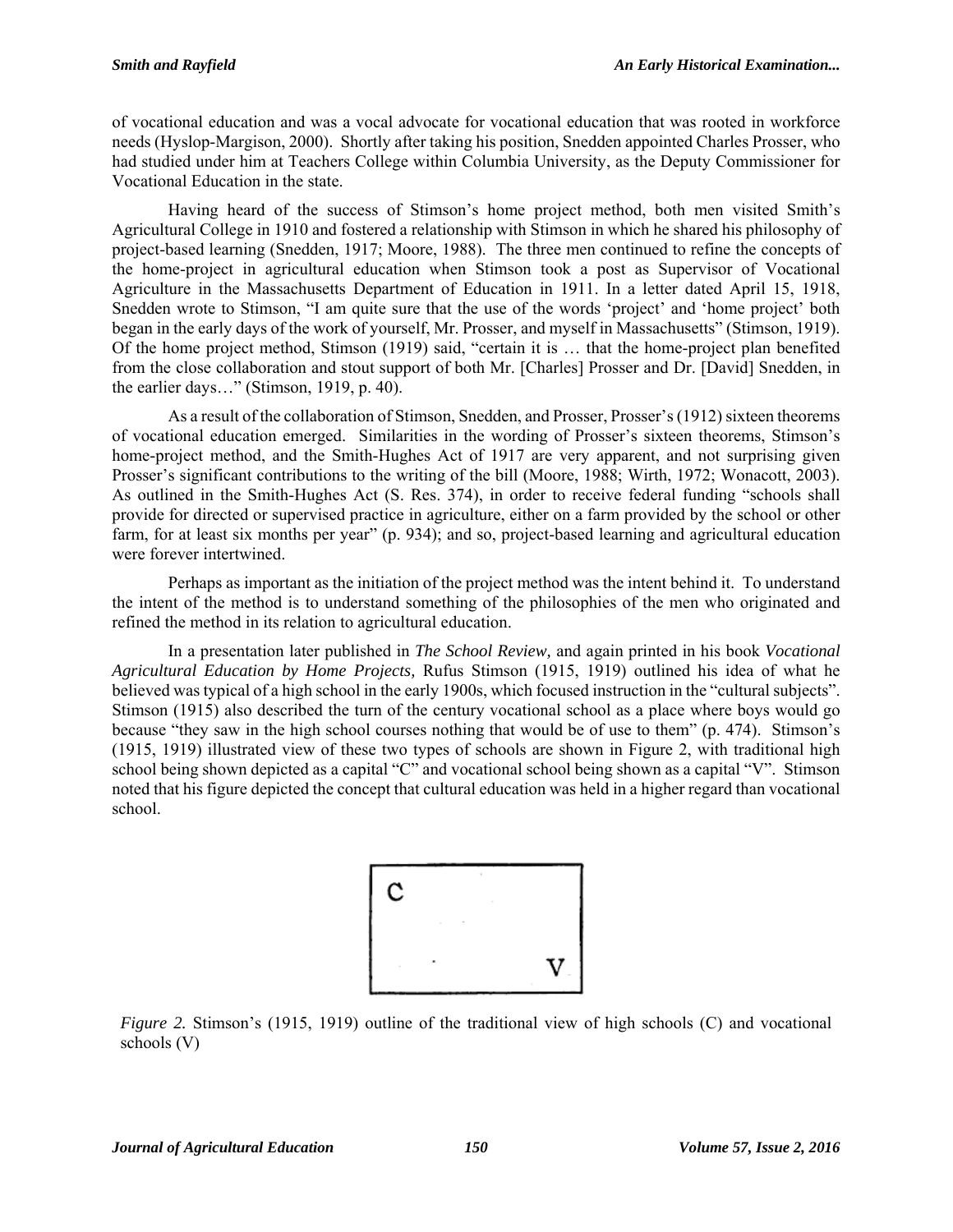Stimson (1915) continued to outline his thoughts on what he believed to be a better model for schooling in and around that time, as shown in Figure 3. In the figure, Stimson represents cultural high schools shown with a capital C for the cultural subjects but with a smaller v to illustrate that high schools at the time had "at least some recognition given to direct training for the career the pupil is likely to follow" (p. 475). His view of vocational schools at the time was that they still prepared students for careers, but were infused with "decided civic or cultural values… in Massachusetts at least" (p. 475). It is important to note the positioning of the two schooling systems in Stimson's model, as Stimson believed both had equal value to society.



*Figure 3.* Stimson's (1915, 1919) desired outline of differentiated high schools (Cv) and culturally infused vocational schools (Vc)

 One might wonder why Stimson was content with the concept of two school types, each having a different focus, rather than one school which taught concepts in general education through applied vocational projects, Stimson (1915) wrote:

In view of this development, there have been those who have urged the desirability of a balanced type of training—not so much time as in the cultural type school to general studies, not so much attention given to direct preparation for a calling as in the vocational type school - a type of school, in short, which might be symbolized by a rather large C superimposed upon a V drawn to the same scale. So far as the Board of Education is concerned, we erase from consideration this middle type. (p. 475)

Stimson's statements about cultural schools did not mean that he did not value cultural integration. He was a large proponent of creating well-rounded students. As the director of Smith's Agricultural School in Northampton, Massachusetts, he incorporated cultural subjects into both instruction and as extracurricular activities, while still maintaining the focus on vocational training. As evidence of his desire to instruct in vocational subjects first and supplement with cultural topics, a Federal Security Agency (FSA) report compiled by Stimson and Lathrop (1942) discussed the instruction at Smith's Agricultural School, saying, "eighty percent of the school time has been devoted to agriculture and related science, and 20 percent to general or cultural training" (p. 193). The school hosted theatrical presentations, dances, and other cultural events to provide students with the technical skills and cultural manners required for success both on and off the farm.

With regard to the home project method, Stimson seemed to show support for the method as support and application of concepts. In the 1908 brochure for Smith Agricultural College, Stimson wrote "students will learn agriculture at the school, but apply what they have learned to their home farms" (Stimson, 1919). On many occasions, Stimson stated that the application of concepts was a key component for the home project method. (Stimson 1912, 1914, 1919, 1922, 1942). Instruction at Smith's Agricultural College mirrored Stimson's heavy emphasis on the home project method, with "at least 50 percent of the total time, including out-of-school hours and the summer months… allotted to project or other supervised agricultural work and technical study involved in it" (FSA, 1942).

The theory of using home projects as an application of concepts fit well with the background of Stimson, who studied under philosopher William James. Stimson wrote an article about James for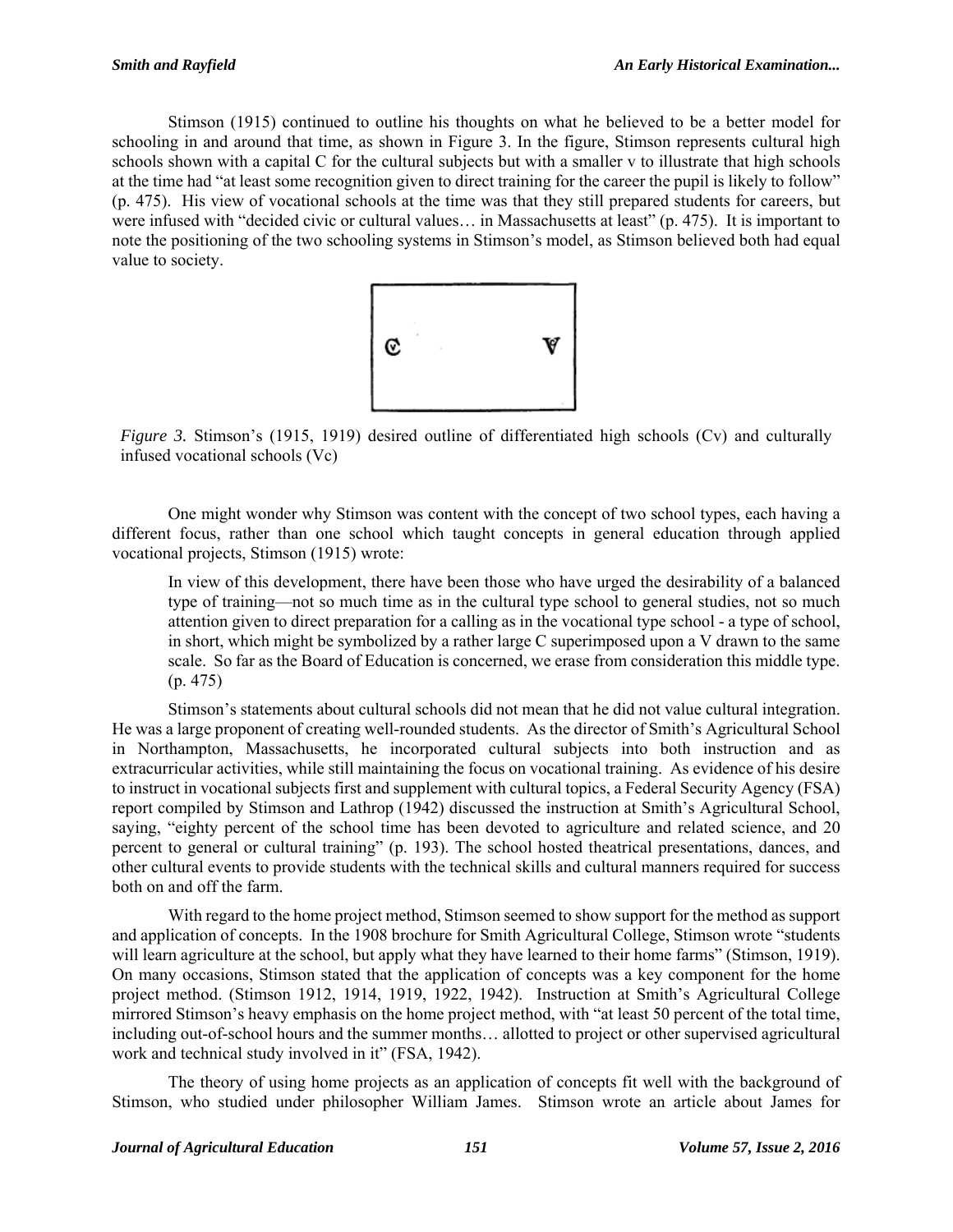*Agricultural Education* in January 1933 and described his mentor's philosophy as follows, "…his passion for stripping the subject of 'analytical technicality' in the interest of being 'concrete' and 'practical', in order to, as he said 'to satisfy the more genuine public need'" (p. 99). It appears as though Stimson picked up on his mentor's pragmatic philosophical view, and was likely indoctrinated with thoughts about finding the value in an educational endeavor. Certainly using the project method as a means to gain vocation, or a practice of concepts learned in the classroom would fit with Stimson and James' philosophical views.

 David Snedden and Charles Prosser were also vocal advocates for using the project method as an application of the concepts learned in the classroom. According to Drost (1967), Snedden outlined a plan for vocational education that would allow the students who lacked the ability to grasp abstract concepts, a group Snedden estimated as high as 80% of the students in high school. Snedden (1910, 1917, 1920, 1929), went on to explain that vocational education, including the use of home projects, provided methods by which vocational type students could understand basic concepts required for employment. His concept was to use vocational education as a method of creating what he called "social-efficiency," whereby all students could gain employment (Snedden, 1910, 1917, 1929; Gordon, 1999).

 Charles Prosser seemed to echo his former instructor James' views on the intent of project-based learning and the home project method. It has been well-documented that Prosser believed vocational training should be separate from general education and be instructed by teachers who were trained specifically to administer the project method as a way to apply vocational skills (Lewis, 1994; Prosser, 1912, 1913, 1918, 1939; Prosser & Quigley, 1949).

 After analyzing the artifacts surrounding the original intent of the project method in agricultural education, it appears as though Stimson, Snedden, and Prosser were all of a similar belief that the intent of the project method, and what we now call SAE projects, was to reinforce skills learned in their agricultural classes. Although those directly involved in development of project-based learning felt that application was the core function of this method, opponents to this philosophy existed.

 Two of the most outspoken advocates for a conflicting use of the project method as a way for students to learn and discover new concepts through experimentation were John Dewey and William Kilpatrick (Drost, 1977; Hyslop-Margison, 2000; Labaree, 2010). Roberts and Ball (2008), outlined the different philosophies of opposing sides of the issue. These gentlemen found themselves polar opposites on the issue of why project-based learning should be used in schools. Dewey believed that the project method should be used as a component of an integrated comprehensive curriculum which allowed students to pursue their individual interests (Dewey, 1909, 1915, 1916). Kilpatrick based his philosophy of project-based learning on Dewey's theory (Knoll, 1997) and spoke in opposition to Snedden and the project method as originated by Stimson.

# *Question 2: Have there been historical shifts in the educational intent of project-based learning and SAEs in agricultural education?*

 Passage of the Smith-Hughes Act essentially married the concepts of project-based learning and agricultural education. The newly intertwined concepts seemed to be coexisting well for a time. The tumultuous climate of education in the late 1950s and early sixties was partially in response to decreased spending and noticeable advances in science by other countries. This climate led to massive educational reform, especially in vocational education. Those events, along with more recent events like the push for more integration of core academics through the 1980s and even current shifts in educational policy, have all had a potential influence on the educational intent of project-based learning in agricultural education.

 Throughout the 1920s and '30s, reports of project-based learning and the application of concepts learned in classes through home projects were favorable. In March, 1929, *Agricultural Education* printed a tribute to Rufus Stimson, authored by F. E. Heald. In part, the article read: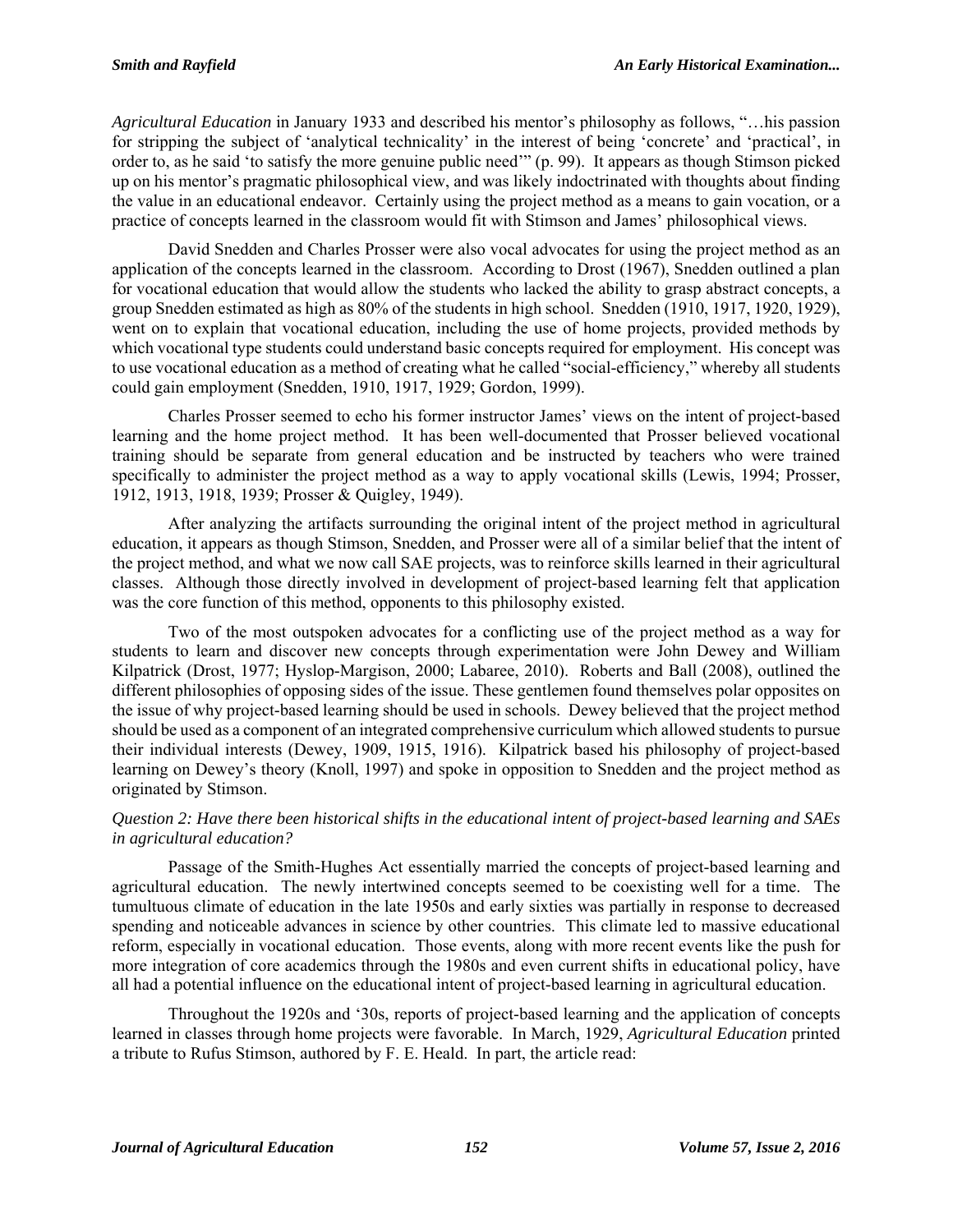Professor C. B. Gentry, state supervisor in Connecticut, recently said publically:

I believe that Mr. Stimson has been the means of saving millions of dollars to this country…I think we all now see that the establishment of vocational agriculture in a comprehensive high school using the home project for supervised practice is highly superior (p. 4)

A slight shift in the intent from application to learning was seen in the remarks of G. A. Schmidt in 1934:

In most states, point of view regarding project work have recently changed. Projects are now regarded as the most important part of a farmer-training program…The new point of view regards projects as important training devices by means of which pupils acquire experience and skill in the execution of the jobs involved in such enterprises (p. 86).

 Ten years after the passage of the Smith-Hughes Act, the National Education Association saw some opposition to the use of project-based learning in education (Washburne, 1928). In postwar 1943, the National Education Association's Educational Policy Commission proposed *Education for ALL American Youth*, a document which hinted at an attempt to integrate core subjects into vocational training into general education. The book described what the authors felt was a model educational system. In relation to vocational education, the NEA supported a document which defined vocational education as:

Shop or laboratory practice, related science and mathematics, field trips to observe the occupation in action… are all taught in the same course at the times deemed best for learning. Much of the work is done on individual and small-group learning schedules, thus making it possible to adapt students' programs to their particular interests and to adjust their progress to their learning abilities. (p. 297)

The document also discussed the importance of project-based learning as used for training and understanding of vocational concepts in the simulated school system and was a foreshadowing of the educational reform related to vocational education and agricultural education to come.

 As the launching of Sputnik highlighted that the United States was falling behind in areas related to science and engineering, many policymakers looked for solutions within public education reform. The early 1960s were marked by high unemployment and a period of time when job skills required and skills available in the workforce were vastly mismatched (Ray, 1968). President Kennedy called for changes to education in his 1961 State of the Union Address when he stated that "we lack the scientists, the engineers and the teachers our world obligations require" (Woolley & Peters, 2014a). Kennedy urged Congress to review educational appropriations in order to prepare a nation of workers who could compete on a global level.

 Agricultural education professionals noticed the changes. The July 1961 issue of *The Agricultural Education Magazine* included special focus on the impending educational reform. Editor Alfred Krebs wrote "teachers have become uneasy regarding the future" (p. 3). J. C. Atherton, a teacher educator from Arkansas, brought to light the underlying discussion:

The national emphasis on science… has and is having a noted impact upon high school programs in agriculture. It seems that someone has overlooked the fact that agriculture is a field of science and needs scientists in a wide variety of categories. (p. 6)

The change which had the profession so concerned occurred with the passage of the Vocational Education Act of 1963. This legislation essentially replaced the Smith-Hughes Act as the regulatory piece of legislation guiding vocational education in the United States. Related to agricultural education, the act allowed for several specific changes related to the project method in agricultural education.

First was a change in the requirement for a home project set forth by the Smith Hughes Act. The verbiage changed from "farm-project" to "field, shop, laboratory, cooperative work, apprenticeship or other occupational experience" in an effort to incorporate the expanded scope of vocational education. The length of time required for completion of the project also changed to "sufficient duration to develop competencies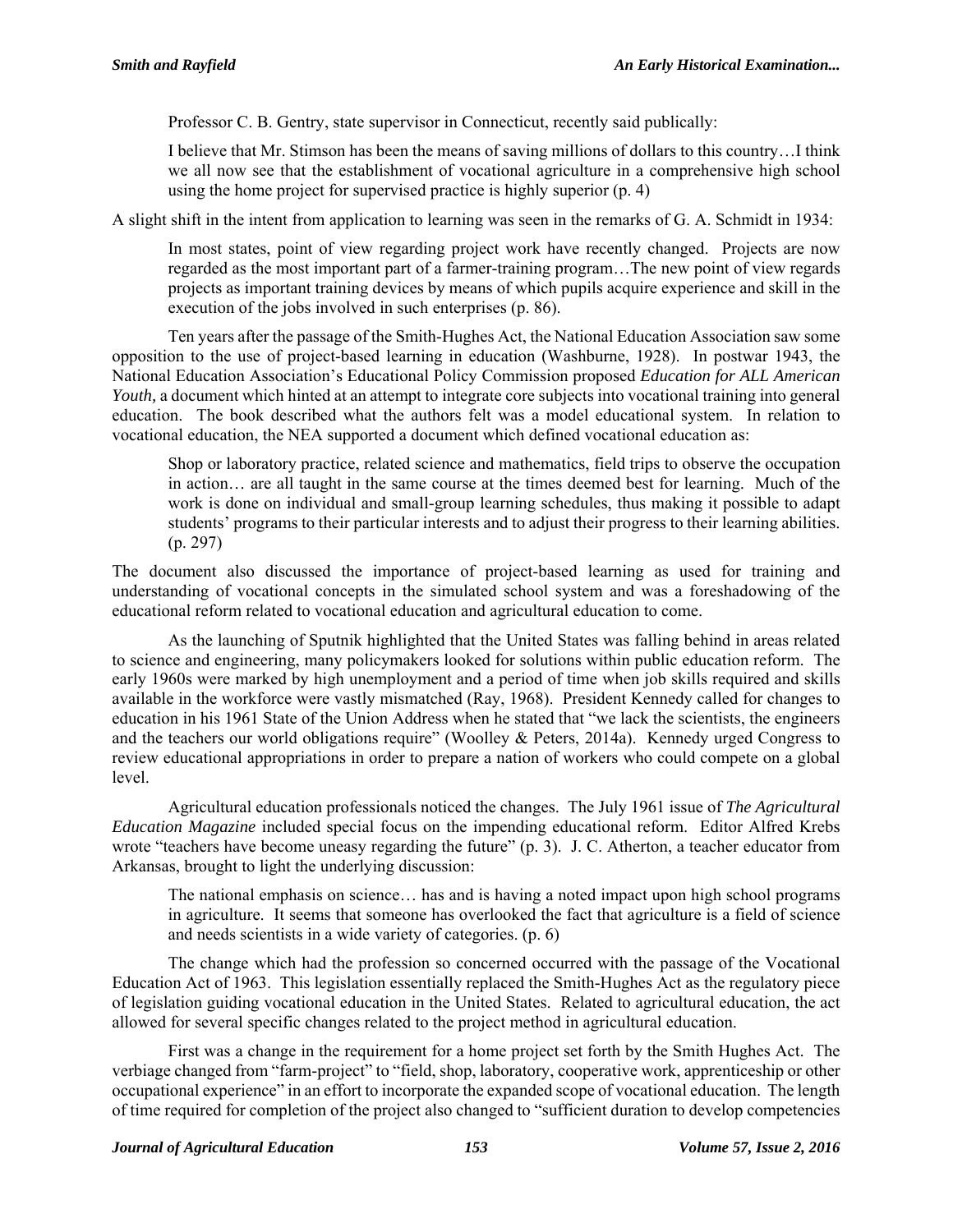necessary for the student to achieve objective." Additionally, funding was available for "any occupation involving knowledge and skills in agricultural subjects…and such education may be provided without directed or supervised practice on a farm."

A second change for agricultural education was related to expanded content in agricultural education. By allowing agricultural educators to broaden courses and allow more vocational students to pursue academic areas, a multitude of new agriculture courses were developed and offered to a wider range of students (Ray, 1968).

Responses to the legislation were overall positive, as highlighted in a special issue of *The Agricultural Education Magazine* dedicated to the new regulations in July 1965. Among comments regarding the change came a statement highlighting the shift in focus "the purpose of vocational classes should be the application of scientific principles" (Petticord, Christensen, & Butler, 1965, p. 10). The shift for project-based learning is further evident in the statement "the project done by a student should no longer be considered the criterion for complete evaluation of progress in a vocational education class. However, there are many skills and understandings that can be derived from projects" (Golden, 1966, p. 5)

The apparent shift continued to progress from project for application to project for learning over the course of the next 10-15 years, until project-based learning became a term associated with a method for learning information. The theme of the March 1983 edition of *The Agricultural Education Magazine* was the "Supervised Occupational Experience" a term used as an updated version of "the home project." In this edition, Colleen Kaczor wrote, "SOE programs are the instructional component that makes vocational agriculture different from the non-vocational school courses offered. They make agricultural instruction meaningful and practical, by educating through experience" (p. 9).

Changes continued to occur in vocational education and the early 1980s saw another move in agricultural education that had an indirect influence on project-based learning. The National commission on Excellence in Education published *A Nation at Risk* (Gardner, 1983), which gave a woeful update on the academic competency of American students. The report also stressed the importance of integrating science concepts into agricultural courses. The National Academy of Sciences echoed the call for science concepts in agricultural education in 1988. This time period led many in the profession to make a call for revisiting the original philosophies of Stimson, Snedden, and Prosser as a way to evaluate the new direction agricultural education, including project-based learning, was taking (Camp, 1982, 1983; Camp & Hillison, 1983; Moore, 1985, 1988).

Project-based learning has continued to change this century. Roberts and Harlin (2007), compared the changes to projects as they were initiated and used and found the use of projects had changed considerably from those guiding principles originally set forth by Stimson (1919). Project-based learning remained rooted within agricultural education as a method for students to gain knowledge, rather than apply it.

#### **Conclusions and Recommendations**

The importance of project-based learning and SAEs in agricultural education cannot be overlooked. Interwoven in the very fabric of our foundation is the method developed by Rufus Stimson. There is no doubt that project-based learning, in the context of agricultural education, emerged from the mind of Stimson. His collaboration with other great vocational education leaders in Massachusetts helped to develop a strong concept that greatly influenced the wording of the Smith Hughes Act. Although projectbased learning still exists in agricultural education, there have been changes to the way leaders in agricultural education feel students should use the method.

It is likely the philosophical views instilled in Stimson by William James, among others, led him to view the intent of the project method as simply a way for concepts to be applied and practiced. Stimson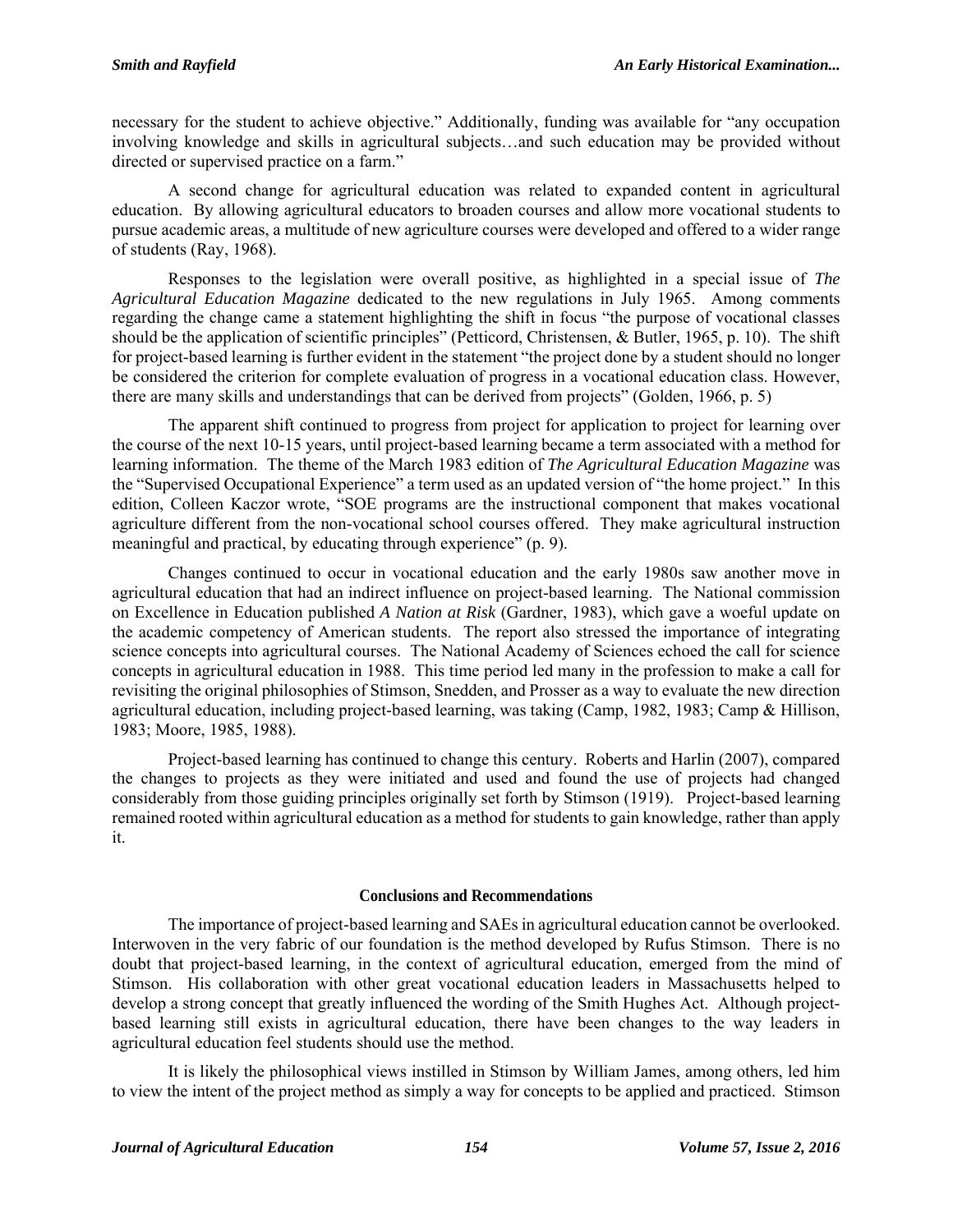(1919) outlined the home project as a way for students to take their knowledge out of the classroom and into the real-world. Stimson's outline for two types of schools; one cultural with some vocation and one vocational with some culture, is telling as well. Perhaps the biggest indicator that Stimson never intended for the project method to be the means to acquire knowledge is the fact that he would not entertain a school in which cultural subjects and vocational training were given the same emphasis. This, combined with the outspoken philosophical views of Charles Prosser and, to a greater extent, David Snedden lead to the conclusion that the original educational intent of project-based learning was simply an extension of concepts which had already been learned in a vocational agriculture class. The opposition of Dewey and Kilpatrick highlight that these gentlemen likely saw the project-method through a different lens. This core examination of philosophies in the past has implications for our profession as we determine how the original intent has changed.

From this examination of evidence, it appears as though the educational intent of project-based learning and SAE in agricultural education has shifted to include additional aspects of student development in addition to the basic skill development proposed at its origin. The postwar era brought concerns about the lack of core academic concepts being taught through vocational education, and the project method was brought into the shuffle during the educational reform of the Vocational Education Act of 1963. Both of these events helped to move the intent of project-based learning from an application of concepts already learned to a method by which information could be acquired. Understanding this shift allows current agricultural education professionals to better examine the intent for project-based learning and SAEs today.

The changes found in the Vocational Education Act of 1963 combined to further shift the focus of project-based learning for agricultural education. No specific time requirement for projects allowed students to spend less time focusing on the project as an application of the concepts learned in class. The increased focus on science allowed project-based learning to become more prevalent in the agriculture classroom and used more as an instructional method for delivering information to students than the sole purpose for the completion of an SAE. The deep roots of the project-based learning method in agricultural education allow our profession to take a leading role in using this method as a model for other educational disciplines. Continued research in the area of project-based learning in agricultural education is recommended to more completely examine how years of using this instructional method have affected its use in agricultural classrooms. This examination may allow us to further develop a model based on the current agricultural education application of project-based learning that translates to other branches of education.

It is interesting to note, that even through the changes of the Vocational Education Act, which essentially provided funding for vocational agriculture programs even without the requirement for projectbased learning for every student, and declining numbers of students with SAE programs (Croom, 2008), we could not find any artifacts suggesting that projects simply be removed from the program. This leads us to believe that the use of projects is so deeply rooted in agricultural education that those in the profession inherently recognize the need for it to stay, in whatever form the educational climate dictates. Unfortunately, although project-based learning and SAEs are foundational to agricultural education, there are less than optimal guidelines to help relate these projects to the broader educational spectrum. We recommend continued efforts in the profession be directed toward developing guidelines and metrics for conducting and assessing SAE programs for all students.

With federal shifts toward increased focus on math and science in the 1980s, it appears as though project-based learning continued to evolve to more closely fit the model of agricultural education. As education started to shift again at the end of the  $20<sup>th</sup>$  century toward the paradigm of learner-centered instruction (Elmore, 1996; Forrester, 1992; Lezotte, 1997), with a heavy emphasis on the concepts of science, technology, engineering, and mathematics (Hillison, 1996: Myers & Dyer, 2004), project-based learning again came into play as a method of instruction (Blumenfeld, et. al., 1991; Helle, Tynjala, & Olkinuora, 2006).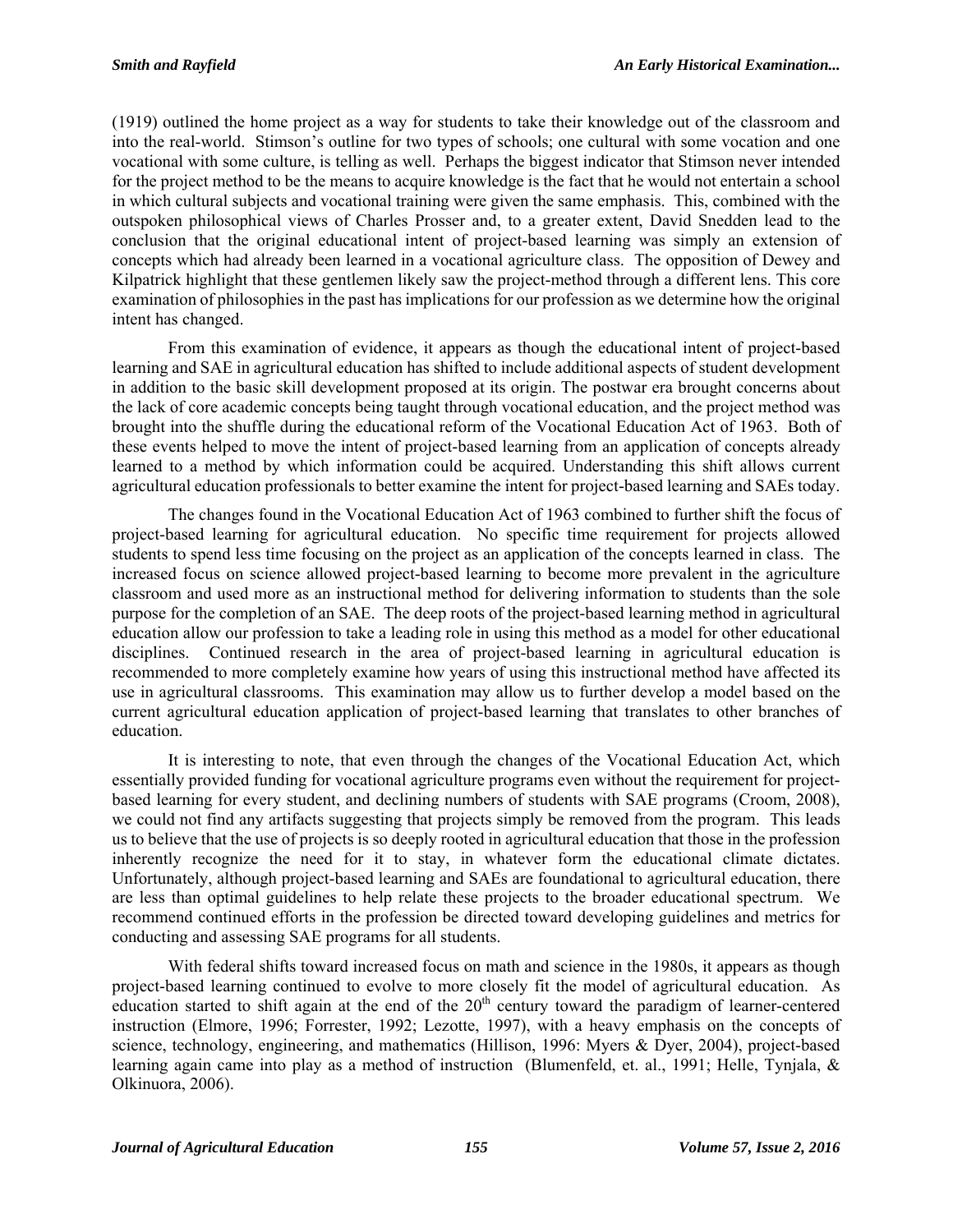Agricultural education has been seen as a possible solution to teaching STEM concepts and research has been conducted to support the instruction of STEM concepts through agricultural education (Clark, Parr, Peake, & Flanders, 2012; Johnson, 1996: Myers & Thompson, 2006: Ricketts, Duncan, & Peake, 2006; Shinn, et al., 2003; Thoron & Myers, 2012; Thompson & Balschweid, 2000; Warnick, Thompson, & Gummer, 2004). Agricultural education has been asked to answer the challenge of instructing students in core academic subjects. One can only guess the thoughts that Stimson, Snedden, and Prosser might have on this request.

The shift in educational intent in project-based learning in agricultural education toward the use of project-based learning for instruction of concepts may help with the task. Based on this updated intent, agricultural educators may be able to integrate these core concepts seamlessly using project-based learning. This has implications for agricultural educators who may be able to draw from both the original intent of project-based learning as an application of concepts learned in agricultural education courses, and as the vehicle through which students learn.

The current focus on SAE in our field is, in part, a call for agricultural education to return to our roots, and Stimson's project method. It appears as though the agricultural education profession believes there may be a totally different reason for us to use the method in today's agricultural education classroom. Stakeholders should carefully examine the balance between the multiple intents as the future of projectbased learning in agricultural education, and student involvement in SAEs is explored.

#### **References**

- Ary, D., Jacobs, L., Sorensen, C., & Walker, D. (2013). *Introduction to research in education*. Independence, KY: Cengage Learning.
- Atherton, J. C. (1961). The future for education in agriculture, *The Agricultural Education Magazine 34*(1), 5-7.
- Blumenfeld, P. C., Soloway, E., Marx, R. W., Krajcik, J. S., Guzdial, M., & Palincsar, A. (1991). Motivating project-based learning: Sustaining the doing, supporting the learning. *Educational Psychologist, 26*(3-4), 369-398.
- Borg, W. R., & Gall, M. D. (1996). *Educational research: An introduction* (6th ed.). New York, NY: Longman.
- Camp, W. G (1983). Social efficiency and vocational education: An examination of our changing philosophies. *Journal of Vocational Education Research, 8*(3), 10-19.
- Camp, W. G. & Hillison, J. H. (1983). Prosser's sixteen theorems: Time for a reconsideration. *Journal of Vocational and Technical Education, 1*(1), 5-12.
- Camp, W. G. (1982). Social efficiency revisited: A cornerstone of our foundation. *The Journal of the American Association of Teacher Educators in Agriculture, 20*(3), 11-18.
- Clark, S., Parr, B., Peake, J., & Flanders, F. (2013, January). *Correlation of secondary agricultural education students' science achievement to number of agricultural education courses passed. Paper presented at the annual meeting of the Southern Region Conference of the American Association for Agricultural Education*, Orlando, FL.
- Creswell, J. W. (2012). *Qualitative inquiry and research design: Choosing among five approaches*. Thousand Oaks, CA: Sage Publications.
- Croom, D. B. (2008). The development of the integrated three-component model of agricultural education. *Journal of Agricultural Education*, *49*(1), 110-120. doi: 10.5032/jae.2008.01110
- Dewey, J. (1909). *Moral principles in education*. Boston, MA: Houghton Mifflin.

*Journal of Agricultural Education 156 Volume 57, Issue 2, 2016*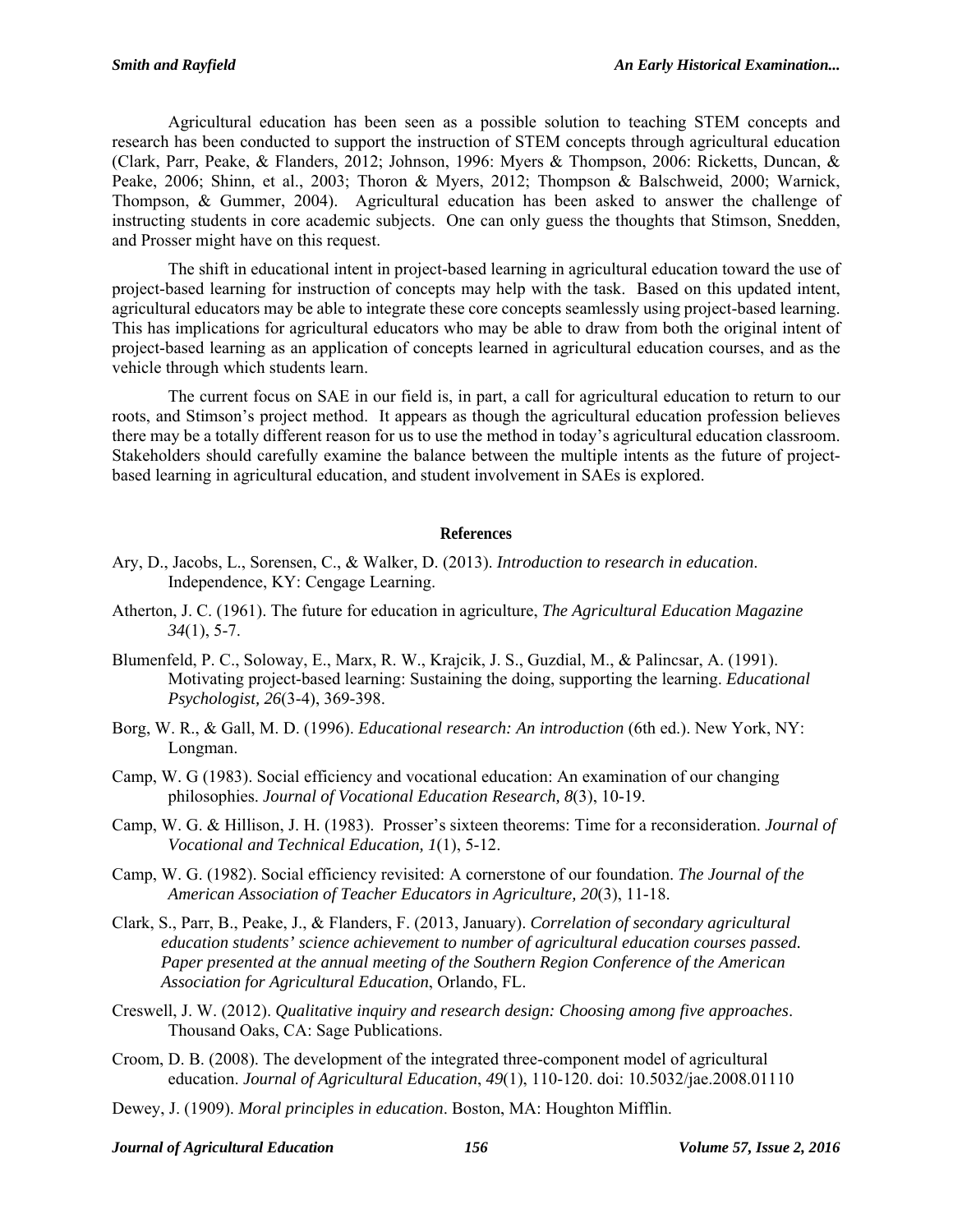Dewey, J. (1915). Education v. trade-training. *Curriculum Inquiry, 7*(1), 53-60.

- Dewey, J. (1916). *Democracy and education,* New York, NY: The Free Press.
- Doerfert, D. L. (Ed.) (2011). *National research agenda: American Association for Agricultural*
- Drost, W. H. (1967). *David Snedden and education for social efficiency.* Madison, WI: University of Wisconsin Press.
- Drost, W. H. (1977). Social efficiency reexamined: the Dewey-Snedden controversy. *Curriculum Inquiry*, 19-32.

*Education's research priority areas for 2011-2015*. Lubbock, TX: Texas Tech University, Department of Agricultural Education and Communications.

- Elmore, R. F. (1996). Getting to scale with good educational practice. *Harvard educational review*, *66*(1), 1-27.
- Forrester, J. W. (1992). *System dynamics and learner-centered-learning in kindergarten through 12th grade education/Forrester JW–Sloan School of Management*. MIT: Cambridge, MA.– December, 21, 23.
- Gardner, D. P. (1983). *A nation at risk.* Washington, DC: The National Commission on Excellence in Education, US Department of Education.
- Golden, H. H. (1966). Teaching systems versus projects, *The Agricultural Education Magazine 39*(1), 3.
- Gordon, H. R. (1999). *The History and Growth of Vocational Education in America*. Old Tappan, NJ; Allyn and Bacon.
- Heald, F. E. (1929). Our leadership in agricultural education Rufus W. Stimson, pioneer. *Agricultural Education 1*(3), 3-4, 14, 15.
- Helle, L., Tynjala, P., & Olkinuora, E. (2006). Project-based learning in post-secondary education–theory, practice and rubber sling shots. *Higher Education*,*51*(2), 287-314.
- Hillison, J. (1995). The Coalition that Supported the Smith-Hughes Act or a Case for Strange Bedfellows. *Journal of Vocational and Technical Education*, *11*(2), 4-11.
- Hillison, J. (1996). The origins of agriscience: Or where did all that scientific agriculture come from? *Journal of Agricultural Education*, *37*(4), 8-13. doi: 10.5032/jae.1996.04008
- Hurt, R. D. (Ed.). (2002). *American agriculture: A brief history*. West Lafayette, IN: Purdue University Press.
- Hyslop-Margison, E. J. (2000). An assessment of the historical arguments in vocational education reform. *Journal of Career and Technical Education 17*(1).
- Johnson, D. M. (1996). Science credit for agriculture: Perceived support, preferred implementation methods, and teacher science course work. *Journal of Agricultural Education, 37*(1), 22-30. doi: 10.5032/jae.1996.01022
- Kaczor, C. T. (1983). SOE is a dynamic instructional tool, *The Agricultural Education Magazine, 55*(9), 9-10.
- Kilpatrick, W. H. (1918). The project method. *Teachers College Record, 21,* 150-174.
- Knoll, M. (1997). The project method: Its vocational education origin and international development. *Journal of Industrial Teacher Education 34*(3). Retrieved from http://scholar.lib.vt.edu/ejournals/JITE/v34n3/Knoll.html?re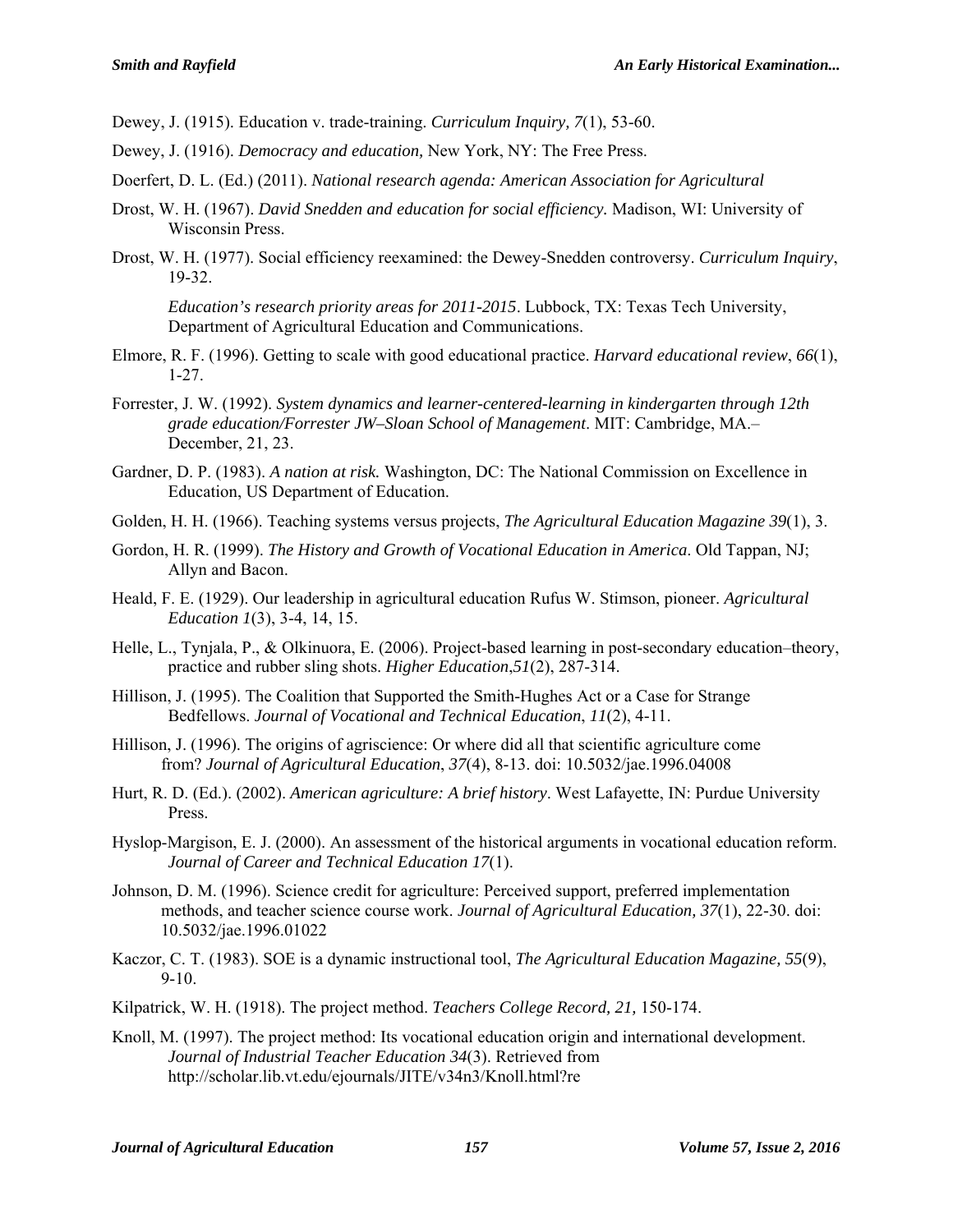- Knoll, M. (2010). *"A marriage on the rocks" An unknown letter by William H. Kilpatrick about his project method.* Retrieved from http://files.eric.ed.gov/fulltext/ED511129.pdf (ED51129)
- Krebs, A. H. (1961). Stalled at the crossroads, *The Agricultural Education Magazine, 34*(1), 3-4.
- Labaree, D. F. (2010). How Dewey lost: The victory of David Snedden and social efficiency in the reform of American education. *Pragmatism and Modernities*, 163-188.
- Lewis, T. (1994). Bridging the liberal/vocational divide: An examination of recent British and American versions of an old debate. *Oxford Review of Education*, *20*(2), 199-217.
- Lezotte, L. (1997). *Learning for all*. Okemos, MI: Effective Schools Products.
- Lincoln, Y. S., & Guba, E. G. (1985). Establishing trustworthiness. *Naturalistic inquiry*, 289-331.
- Martin, M. J., Fritzsche, J. A., & Ball, A. L. (2006). A delphi study of teachers' and professionals' perceptions regarding the impact of the No Child Left Behind legislation on secondary agricultural education programs. *Journal of Agricultural Education*, *47*(1), 100.
- Moore, G. E. (1985, December). *Where are you when we need you, Rufus Stimson?* Paper presented at the National Agricultural Education Research Meeting, Atlanta, GA.
- Moore, G. E. (1988). The forgotten leader in agricultural education: Rufus W. Stimson. *The Journal of the American Association of Teacher Educators in Agriculture*, *29*(3), 50-58.
- Myers, B. E., & Dyer, J. E. (2004). Agriculture teacher education programs: A synthesis of the literature. *Journal of Agricultural Education*, *45*(3), 44-52. doi: 10.5032/jae.2004.03044
- Myers, B. E., & Thompson, G. W. (2006). Integrating academics into agriculture programs: A delphi study to determine perceptions of the national agriscience teacher ambassador academy participants. *Journal of Agricultural Education, 47*(4), 77-88. doi: 10.5032/jae.2006.04044
- National Academy of Sciences, Committee on Agricultural Education in the Secondary Schools. (1988). *Understanding agriculture: New directions for education*. Washington, DC: National Academy Press.
- National Education Association. (1952). *Education for all American youth: a further look*. Washington, DC: National Education Association Educational Policies Commission.
- National Vocational Education Act of 1917, S. Res. 347, 64th Cong., 114 Cong. Rec. 929 (1917).
- National Vocational Education Act of 1963, S. Res. 210, 88th Cong., 216 Cong. Rec. 22915 (1963).
- Ogden, W.R. (1990). Vocational education: A historical perspective. *The High School Journal* 73(4), 245-251.
- Petticord, J. R., Christensen, H. H., & Butler, T.A. (1965). Guiding principles for the implementation of new programs of agricultural education, *The Agricultural Education Magazine, 38*(1), 10, 19.
- Prosser, C. A. & Quigley, T. H. (1949). *Vocational education in a democracy.* Chicago, IL: American Technical Society.
- Prosser, C. A. (1912). Practical arts and vocational guidance. *Addresses and Proceedings, 50.* Ann Arbor, MI: National Education Association
- Prosser, C. A. (1918). The Smith-Hughes Act and land-grant colleges. In J. L. Hills (Ed.) *The Proceedings of the Thirty-First Annual Convention of the association of American Agricultural Colleges and Experiment Stations.* (pp. 79-84) Burlington, VT: Free Press.
- Prosser, C. A. (1939). *Secondary education and life*. Harvard University Press.
- Prosser, C. A. (May, 1913). The meaning of industrial education. *Vocational Education* 401-410.

*Journal of Agricultural Education 158 Volume 57, Issue 2, 2016*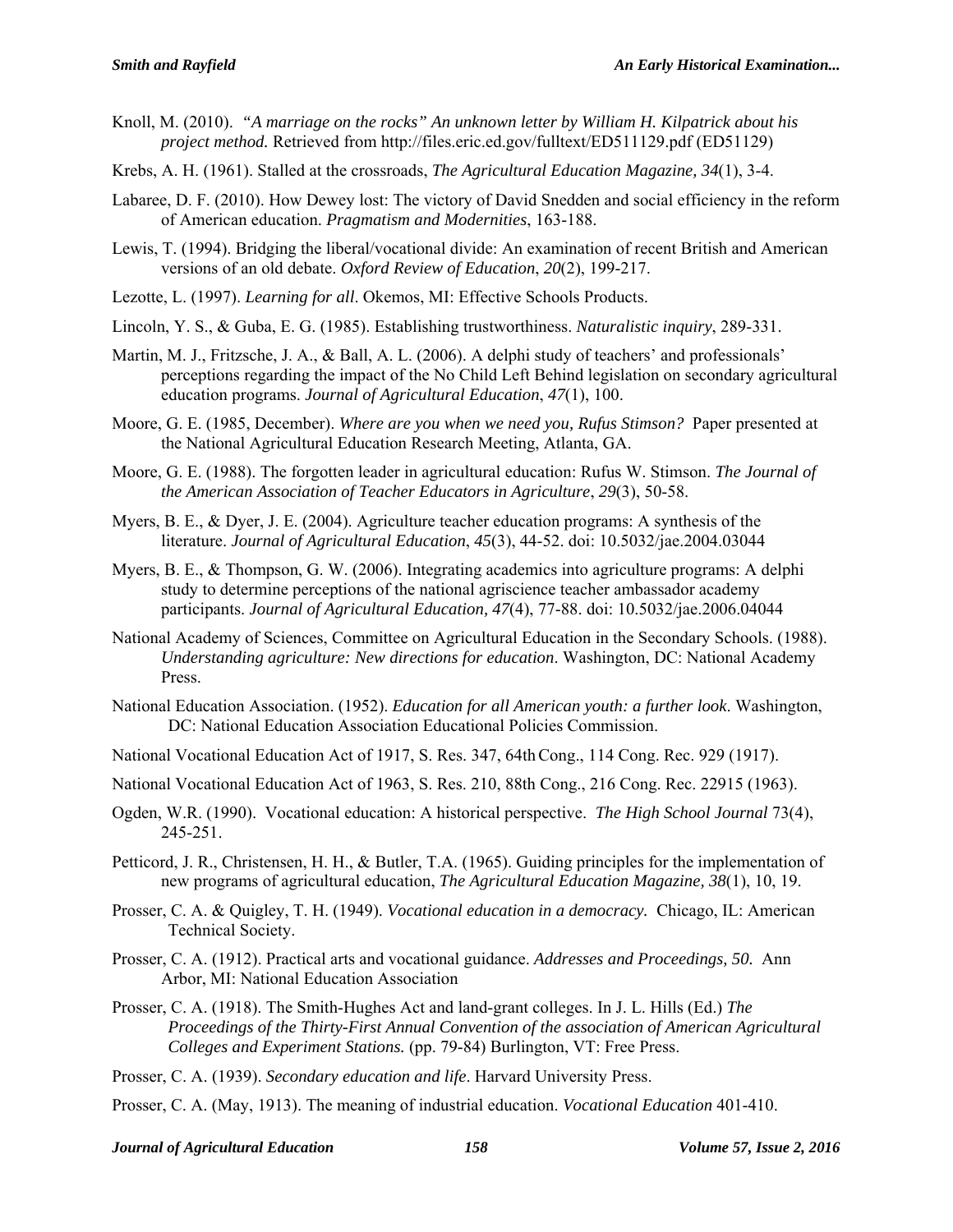Prosser, C. A., & Allen, C. R. (1925). *Vocational education in a democracy*. New York, NY: Century.

- Ray, E. M. (1968). Social and philosophical framework. *Review of Educational Research, 38*, 309–325.
- Ricketts, J. C., Duncan, D. W., & Peake, J. B. (2006). Science achievement of high school students in complete programs of agriscience education*. Journal of Agricultural Education, 47*(2), 48-55. doi: 10.5032/jae.2006.02048
- Roberts, T. G., & Ball, A.L. (2009). Secondary agricultural science as content and context for teaching. *Journal of Agricultural Education,* 50(1), 81-91. doi: 10.5032/jae.2009.01081
- Roberts, T. G., & Harlin, J. F. (2007). The project method in agricultural education: Then and now. *Journal of Agricultural Education*, *48*(3), 46-56. doi: 10.5032/jae.2007.03046
- Schmidt, G. A. (1934). Supervised practice and classroom instruction in vocational agriculture, *Agricultural Education 7*(6), 86-87.
- Shinn, G.C., Briers, G.E., Christiansen, J.E., Edwards, M.C., Harlin, J.F., Lawver, D.E., et al. (2003). *Improving student achievement in mathematics: An important role for secondary agricultural education in the 21st century.* Monograph, National Council for Agricultural Education. Retrieved from http://citeseerx.ist.psu.edu/viewdoc/summary doi: 10.1.1.130.5829
- Snedden, D. (1900). The schools of the rank and the file. *The Stanford Alumnus, 1,* 185-98*.*
- Snedden, D. (1910). *The problem of vocational education.* Boston, MA: Houghton Mifflin.
- Snedden, D. (1917). *Problems of secondary education.* Boston, MA: Houghton Mifflin.
- Snedden, D. (1920). *Vocational education.* New York, NY: Macmillian.
- Snedden, D. (1929). The socially efficient community. *Journal of Educational Sociology, 2*(8). 464-470.
- Stimson, R. W. (1919). *Vocational agricultural education by home projects*. New York, NY: Macmillan.
- Stimson, R. W. (1912). The Smith's agricultural school and agricultural education in Massachusetts. *United States Bureau of Education Bulletin, No. 8* (pp. 28-32): United States Bureau of Education.
- Stimson, R. W. (1915). The Massachusetts home project plan of vocational agricultural education. *The School Review*, 474-478.
- Stimson, R. W. (1922). The relationship of occupational analysis to the project method. *Vocational Education Magazine, 1*(1), 12-15.
- Stimson, R. W. (1933). Professional sanctions from William James, *Agricultural Education, 5*(7), 99- 101.
- Stimson, R. W. (1942). Home project teaching and related educational developments. In R.W. Stimson & F. W. Lathrop (Eds.), *History of Agricultural Education of Less than College Grade in the United States.* Washington, DC: U.S. Government Printing Office. 582-606.
- Stimson, R. W., & Lathrop, F. W. (Eds) (1942). *History of agricultural education of less than college grade in the United States.* (Vocational Division Bulletin No. 217, Agricultural Series No. 55). Washington, D.C.: United States Government Printing Office.
- Thompson, G. W., & Balschweid, M. M. (2000). Integrating science into agriculture programs: Implications for addressing state standards and teacher preparation programs. *Journal of Agricultural Education, 41*(2), 73-80. doi: 10.5032/jae.2000.02073